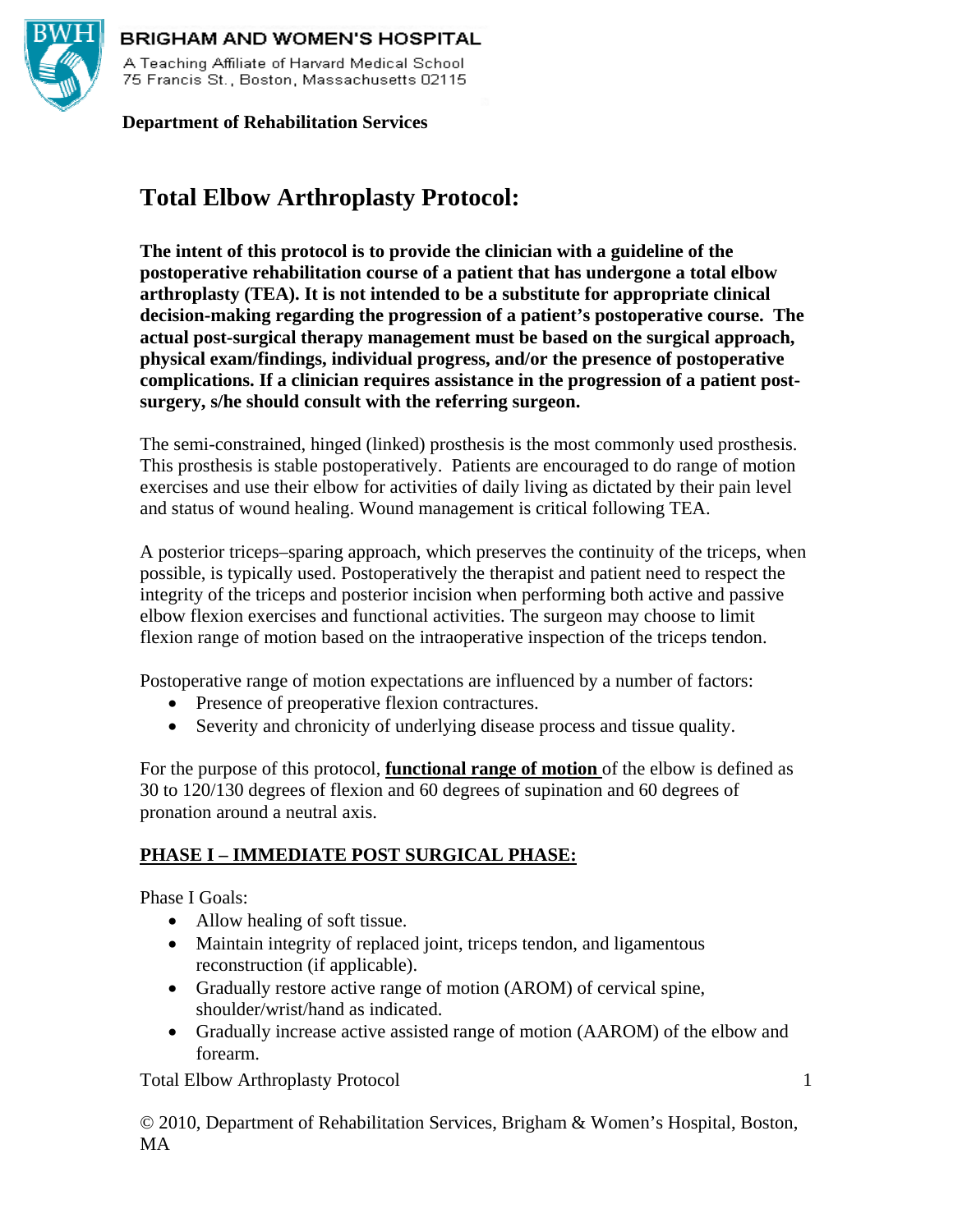- Reduce/minimize pain and inflammation.
- Manage distal upper extremity swelling.
- Regain independence with activities of daily living (ADLs) with modifications.

Phase I Precautions:

- Elbow is positioned in a soft posterior elbow splint  $@$  about 60 degrees of flexion, unless otherwise specified. A sling is used for comfort only. (A hinged elbow brace or hard posterior elbow splint may be used to minimize varus/valgus forces of the elbow if the surgeon is concerned about the integrity of the soft tissues and surgical construct.)
- Therapists should assess for signs of ulnar neuropathy during the rehabilitation process and alert the orthpaedic team if present.
- No lifting of objects greater than 1 lb. with operated upper extremity.
- No excessive stretching or sudden movements (particularly extension).
- No forced flexion secondary to incision and triceps tendon integrity.
- Avoid varus/valgus stress to the elbow (i.e. avoid excessive reaching across the body with ADLs).
- No upper extremity weight bearing with the involved side. No assistive device for ambulation should be used with operative upper extremity. No upper extremity pushing motions against resistance.
- No soaking for 2 weeks, or until staples/sutures are removed and incision is dry and intact.
- Report to surgeon any signs of delayed wound healing, drainage, and/or infection.

#### **Early Phase I: (Post-operative day 1-7)**

- Out of Sling/elbow splint as tolerated.
- AROM cervical spine, shoulder, wrist, and hand.
- Gentle AAROM elbow extension and flexion exercises initiated with elbow held close to the body (adducted position) with forearm in neutral to pronation bias.
- Gentle AAROM supination and pronation exercises initiated with elbow held close to the body. Unless otherwise instructed, forearm rotations are to be completed with the elbow held at the side at 90 degrees of flexion to minimize strain on ligamentous structures.
- Gentle gravity-assisted elbow extension stretching to enhance extension ROM.
- Frequent cryotherapy for pain, swelling, and inflammation management.
- Compressive wrapping/garments for edema management as indicated.
- Patient education regarding proper positioning, ROM precautions, joint protection techniques, and ADLs.

#### **Late Phase I: (Post-operative day 8 thru post-operative week 6):**

Total Elbow Arthroplasty Protocol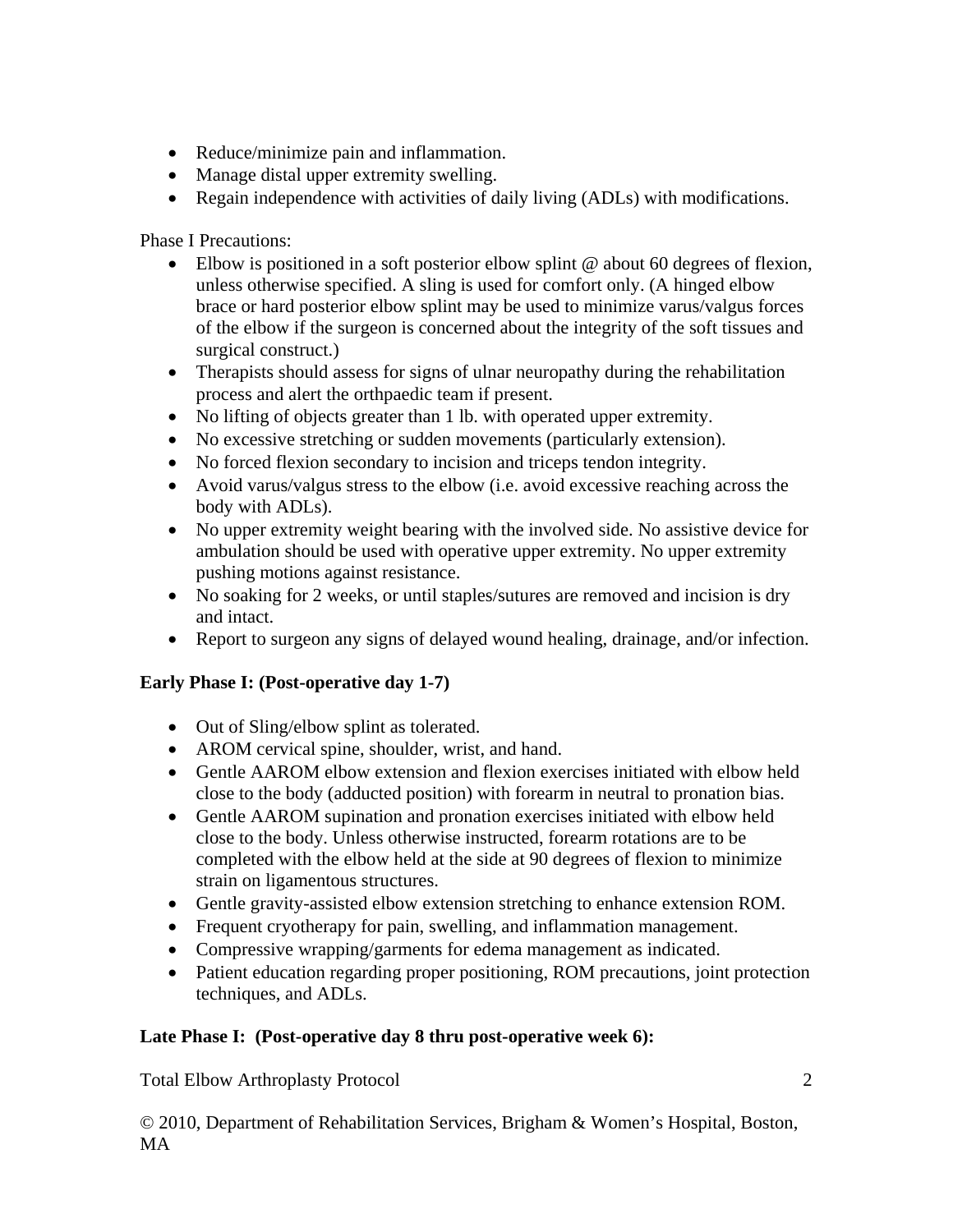- Patients are typically weaned out of the elbow splint for daytime use during their  $2<sup>rd</sup>$  postoperative week, unless otherwise specified. The splint is typically worn only at night and during high-risk activity (to avoid full elbow extension and supination for those who have had a resurfacing procedure).
- Continue above exercises.
- Progress AROM cervical spine, shoulder, wrist, and hand exercises, while following applicable precautions.
- AAROM/AROM elbow extension, flexion, supination, and pronation to tolerance.
	- o No combined extension and supination for those with resurfacing procedure.
	- o Unless otherwise instructed, forearm rotations are to be completed with the elbow held at the side at 90 degrees of flexion to minimize strain on ligamentous structures.
- Continue cryotherapy and edema management as needed for pain and inflammation.
- Scar management upon suture/staple removal.

## **PHASE II –FUNCTIONAL ACTIVITY PHASE**

#### **(Not to begin before 6 Weeks post-surgery to allow for appropriate soft tissue healing):**

Phase II Goals:

- To encourage functional ROM and strength of the elbow for ADLs, while protecting healing soft tissues.
- Minimize pain and inflammation.
- Re-establish dynamic elbow stability.

Phase II Precautions:

- No repetitive motions of more than 5 lbs. and no single lifts of more than 15 lbs. with operated upper extremity.
- Those patients with a resurfacing procedure should not perform combined repetitive extension/supination exercise or activity.
- No upper extremity weight bearing, pushing, or pulling with the involved side.

## **Early Phase II (6-12 Weeks postoperatively):**

- Continue above previous exercises as indicated.
- Most strengthening gains will be achieved by the patient gradually progressing their activity level. The need for a vigorous strengthening program is not appropriate following total elbow arthroplasty.

Total Elbow Arthroplasty Protocol

© 2010, Department of Rehabilitation Services, Brigham & Women's Hospital, Boston, MA